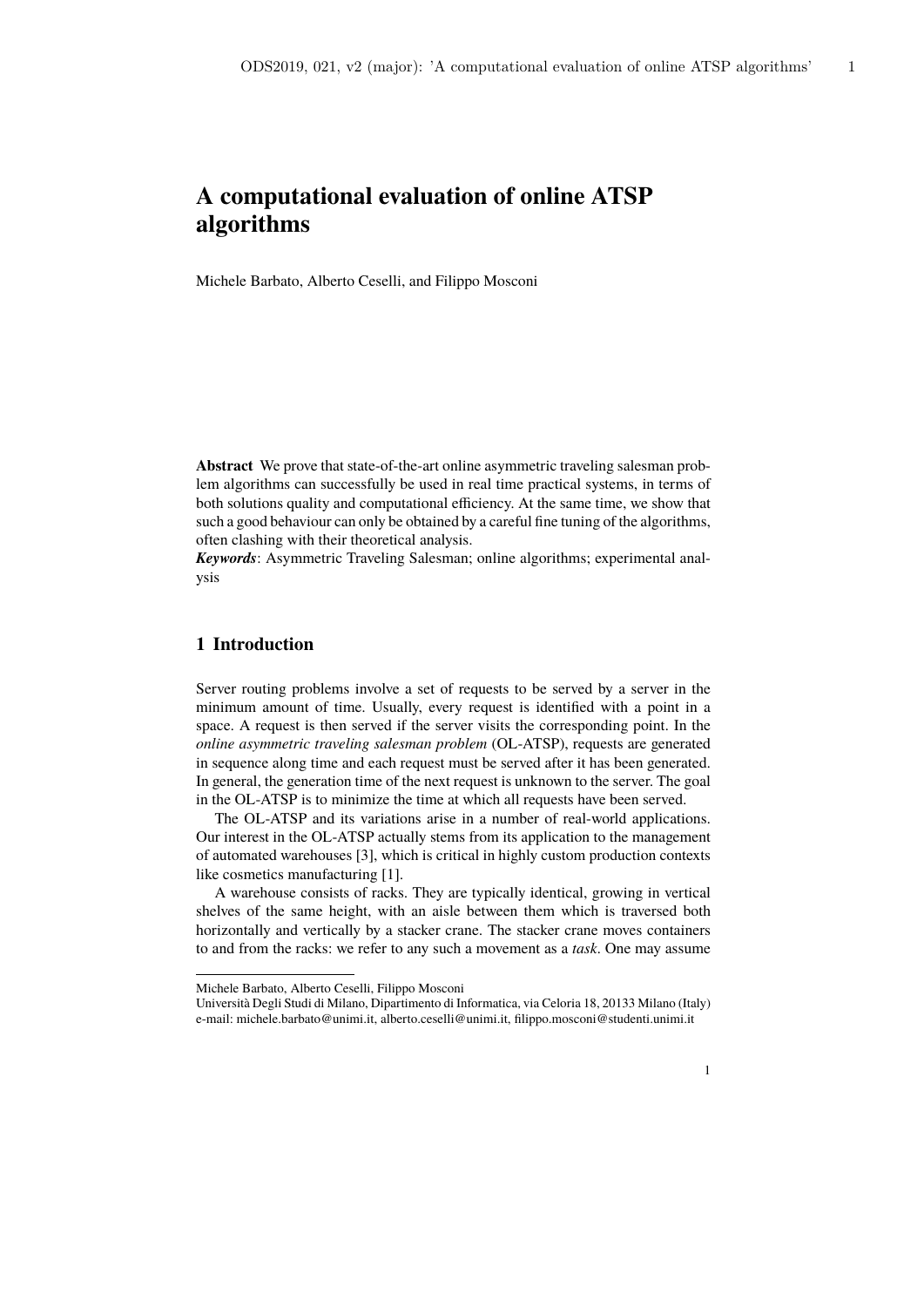that the complete set of possible tasks is known in advance, and so are both the cost to perform each task and the time needed to start a task immediately after another one has been executed. Given a reasonable time horizon, only a small subset of all possible tasks appear: the goal is to find a sequence of them that can be performed by the stacker crane minimizing the total completion time.

Often in practical circumstances there is no knowledge on the temporal distribution of the tasks. That is, the order in which tasks will be revealed, as the time at which this will happen, is unknown. Algorithms operating the stacker crane in the above situation must therefore act in an online fashion: decisions at a given instant are taken by looking only at the sequence of requests generated until that instant. Under this assumption, the problem of optimally sequencing the completion of the tasks is exactly an OL-ATSP where the requests are the tasks to be performed and the server is the stacker crane.

The quality of OL-ATSP solutions, as in general with online algorithm, is assessed by comparing its cost to that potentially achievable by an exact offline algorithm, that is one where decisions are taken with complete knowledge on the sequence of requests. The worst-case ratio between the former and the latter is called competitive ratio. The lower the competitive ratio, the better the corresponding online algorithm. In this regard, the OL-ATSP is well understood, since algorithms providing optimal competitive ratio are known for several variants [5].

However these proven competitive algorithms do not necessarily exhibit good performance in practice, and a corresponding suitable experimental validation is often missing. The OL-ATSP is a relevant case: despite its high potential in applications, no experimental evaluation is carried out in the literature. Additionally, the complexity of the sub-problems that need to be solved undermines their practical applicability, finally imposing to resort to heuristics, thereby losing quality guarantees.

In this paper we fill in such a gap by performing an extensive experimental evaluation of OL-ATSP algorithms. We prove that state-of-the-art OL-ATSP algorithms can successfully be used in real time practical systems, in terms of both solutions quality and computational efficiency. At the same time, we show that such a good behaviour can only be obtained by a careful fine tuning of the algorithms, often clashing with the theoretical analysis.

More precisely, we experimentally study SmartStart, a family of algorithms for the OL-ATSP presented in [5] (Section 2). The theoretical analysis performed in [5] shows that, for several variations of the OL-ATSP, SMARTSTART yields algorithms with the best possible competitive ratio. We extensively test SMARTSTART algorithms, designing instances with specific spatial and temporal distribution of the requests (Section 3). We analyze the discrepancy between an experimental fine tuning of SmartStart and the theoretically predicted guarantees as the choice of these distributions changes (Section 3.1). We also consider lower bounding procedures, and use them to evaluate the actual gap obtained by SmartStart under various settings, thereby checking the tightness of the theoretical analysis in practical instances (Section 3.2). Finally, we evaluate the potential performance of SMARTSTART algorithms when employed in real-time applications (Section 3.3).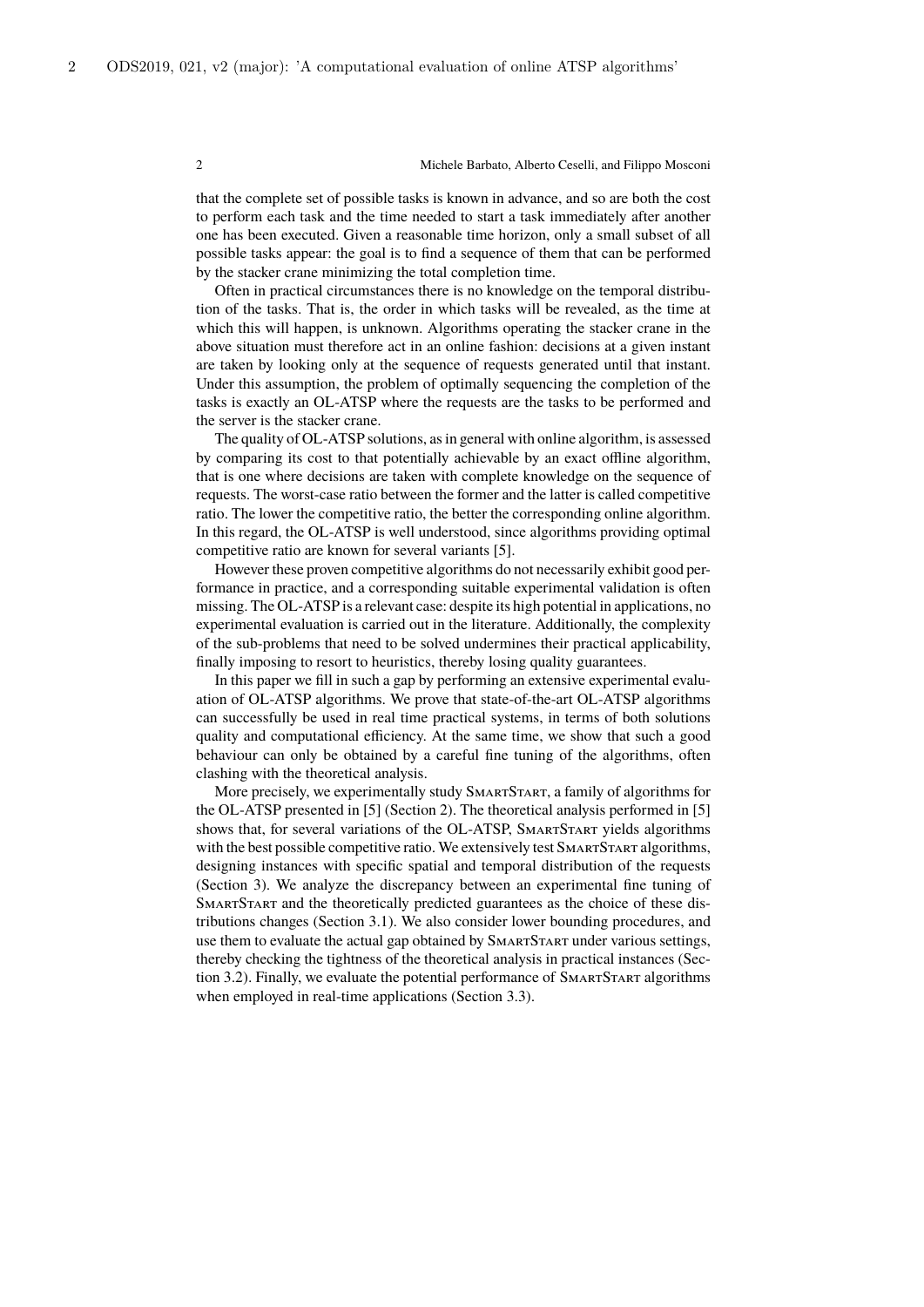A computational evaluation of online ATSP algorithms 3

# **2 Definitions and SmartStart Algorithms**

Throughout let *V* be a set of points in a space with a *distance*  $d: V \times V \rightarrow \mathbb{R}_{>0}$ satisfying the *triangular inequality*  $d(u, v) + d(v, w) \ge d(u, w)$  for every  $u, v, w \in V$ . In general,  $d(u, v) \neq d(v, u)$ , hence we model such a space as a complete digraph  $D = (V, A)$ , having weight  $d(u, v)$  on arc  $(u, v) \in A$ . According to [5], asymmetry makes the problem harder. We select an *origin* vertex  $O \in V$ , where a server is located at time 0. To reach  $v \in V$  from  $u \in V$  the server employs a time  $t_{uv} = d(u, v)$ . A *request* is a pair  $r = (v, t)$  with  $v \in V \setminus \{O\}$  and  $t \in \mathbb{R}_+$ . Given request  $r = (v, t)$ , we define  $v(r) = v$  and  $\tau(r) = t$ . We say that request *r* is *served* if the server visits  $v(r)$ at any time  $t \geq \tau(r)$ , *unserved* otherwise. Let  $\mathcal{R} = \{r_1, r_2, \ldots, r_k\}$  be a sequence of requests such that  $k \leq |V|$  and  $\tau(r_i) \leq \tau(r_i)$  whenever  $1 \leq i \leq j \leq k$ . In the *homing* OL-ATSP, the server must minimize the total *completion time*, that is, the time required to serve all requests in  $R$  and subsequently return at  $O$ . Note that the homing OL-ATSP where  $k = |V|$  and  $\tau(r) = 0$  for every  $r \in \mathcal{R}$  is the classical offline asymmetric traveling salesman problem (ATSP), thoroughly described *e.g.,* in [7]. Online algorithms operate the server by taking decisions on the fly, considering at time  $t \geq 0$ only the requests *r* such that  $\tau(r) \leq t$ . Let  $c_{\mathcal{A}}(\mathcal{R})$  be the completion time of a server operated by algorithm  $\mathcal{A}$ , defined as the time to serve all requests in  $\mathcal{R}$  and return to *O* afterwards. Let  $c_{\text{best}}(\mathcal{R})$  be the best possible completion time for the request sequence R. Given  $K \geq 0$ , algorithm A is *K-competitive* if  $c_{\mathcal{A}}(\mathcal{R})/K \leq c_{\text{best}}(\mathcal{R})$  for every request sequence R. The real value *K* is the *competitive ratio* of A.

**SmartStart Algorithms.** SmartStart is a family of algorithms first introduced in [4] in the context of online dial-a-ride problems. It has been used for the OL-ATSP in [5]. Let us assume that requests are generated over time at some vertices of the digraph *D* described above. The behavior of SMARTSTART is parametric on a real value: for a fixed  $\alpha > 0$  the corresponding algorithm  $\mathcal{A}(\alpha)$  works as follows. At every  $t \ge 0$  let  $\mathcal{R}_t \subseteq \mathcal{R}$  be the subset of unserved requests *r* with  $\tau(r) \le t$ . The server computes  $d(\mathcal{R}_t)$ , the value of the tour *S* needed to visit all requests of  $\mathcal{R}_t$ starting from and returning to *O*. At the minimum *t'* such that  $t' \geq \alpha d(R_t)$  the server executes *S* serving all requests in  $\mathcal{R}_t$  and ignoring all requests generated meanwhile. When the server is back at *O* the above process is repeated.

If the weights on the arcs of  $D$  obey the triangular inequality, the competitive ratio of  $\mathcal{A}(\alpha)$  only depends on whether the last request arrives while the server is idle at *O*. Exploiting this fact the authors of [5] prove the following:

## **Theorem 1 ([5])**

*For every*  $\alpha > 0$ ,  $\mathcal{A}(\alpha)$  *is* max $\{1 + \alpha, 2 + 1/\alpha\}$ *-competitive for the homing OL-ATSP. The best SMARTSTART algorithm is*  $\mathcal{A}(\phi)$  *where*  $\phi = \frac{1+\sqrt{5}}{2}$  *is the golden ratio.* 

The value  $\phi$  minimizes max {1 +  $\alpha$ , 2 + 1/ $\alpha$ }. Since 1 +  $\phi$  = 2 + 1/ $\phi$ , algorithm  $\mathcal{A}(\phi)$ is  $(1 + \phi)$ -competitive. The study in [5] also shows that  $(1 + \phi)$  is a lower bound on the competitive ratio of any possible OL-ATSP algorithm. Thus,  $\mathcal{A}(\phi)$  yields the best competitive ratio among online algorithms for the homing OL-ATSP.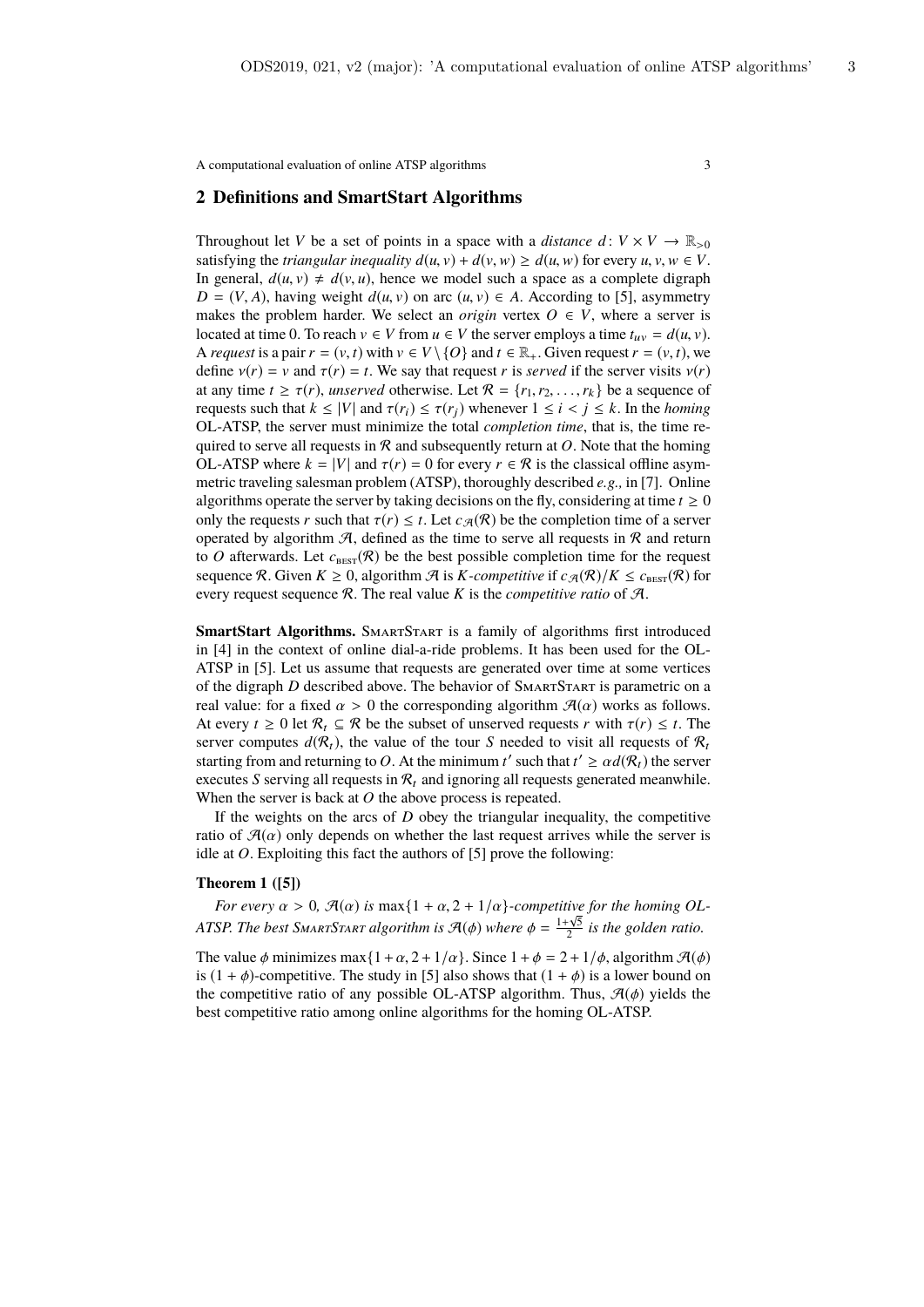# **3 Experimental analysis**

In this section we address two experimental questions. The first concerns solutions quality, that is low completion time objective values, as defined in Section 2. In particular we investigate whether the theoretical best setting of  $\alpha$  is effective also in experiments (subsections 3.1 and 3.2). We stress that, by definition, SMARTSTART algorithms need an exact solver for the ATSP as a subroutine to serve partial sets of requests every time the server leaves the origin. Therefore, the second question concerns computing times, that is if the need of an exact ATSP solver turns out to be a bottleneck for the applicability of SMARTSTART or not (subsection 3.3).

**Dataset Design.** Our investigation started from preliminary experiments on TSPLib instances [9]. We found that the behavior of SmartStart on these instances was affected by requests appearing in clusters. In fact, assuming constant inter-arrival times, if requests are generated spatially very close to each other and far from the origin *O*, a good heuristic for the OL-ATSP would be to never return to *O* before having served all of them, as this would imply unnecessary round-trips between the origin and their locations. The same applies to the temporal distribution of the requests: if all data was known in advance a good heuristic would merge requests generated in short time intervals, exploiting large time gaps for returning back to *O*.

Therefore, we decided to build a more reliable experimental setting, by controlling both spatial and temporal distributions of the requests. Indeed, spatial and temporal distributions are intertwined in determining the complexity of an instance.

Concerning the spatial distribution, SmartStart algorithms are designed to start a tour serving subsets of requests based on the trade-off between distance to be traveled and elapsed time. As sketched above, we argue space cluster tendency to be predictive of easy instances. Oppositely, when requests are uniformly scattered, no particular rationale is obviously yielding good policies; in particular, SMARTSTART algorithms has no design elements to perform a wise choice of the subsets of requests to serve.

Motivated by the above arguments, digraphs  $D = (V, A)$  in our dataset are constructed as follows. In the bi-dimensional Euclidean space, we initially consider a point *O* and six points  $m_1, \ldots, m_6$  uniformly disposed on a large circumference with centre in *O* and radius 500. Next, we generate clusters  $C_1, \ldots, C_6$  each including 20 points drawn at random from a bi-variate Gaussian distribution centred at  $m_i$ , with covariance matrix  $[[50^2, 0], [0, 50^2]],$  for every  $i = 1, ..., 6$ . The origin of *D* is located at *O*, and all other vertices are located at the points of the clusters (note that the  $m_i$ 's may not be vertices of *D*).

In order to have asymmetric distances between vertices, we define  $d: A \to \mathbb{R}_{\geq 0}$ as:

$$
d(v, w) = \left[ \left( ||p(v) - p(w)||^2 + G \cdot \max\{0, y(w) - y(v)\} \right)^{1/2} \right] \quad \forall v, w \in V \quad (1)
$$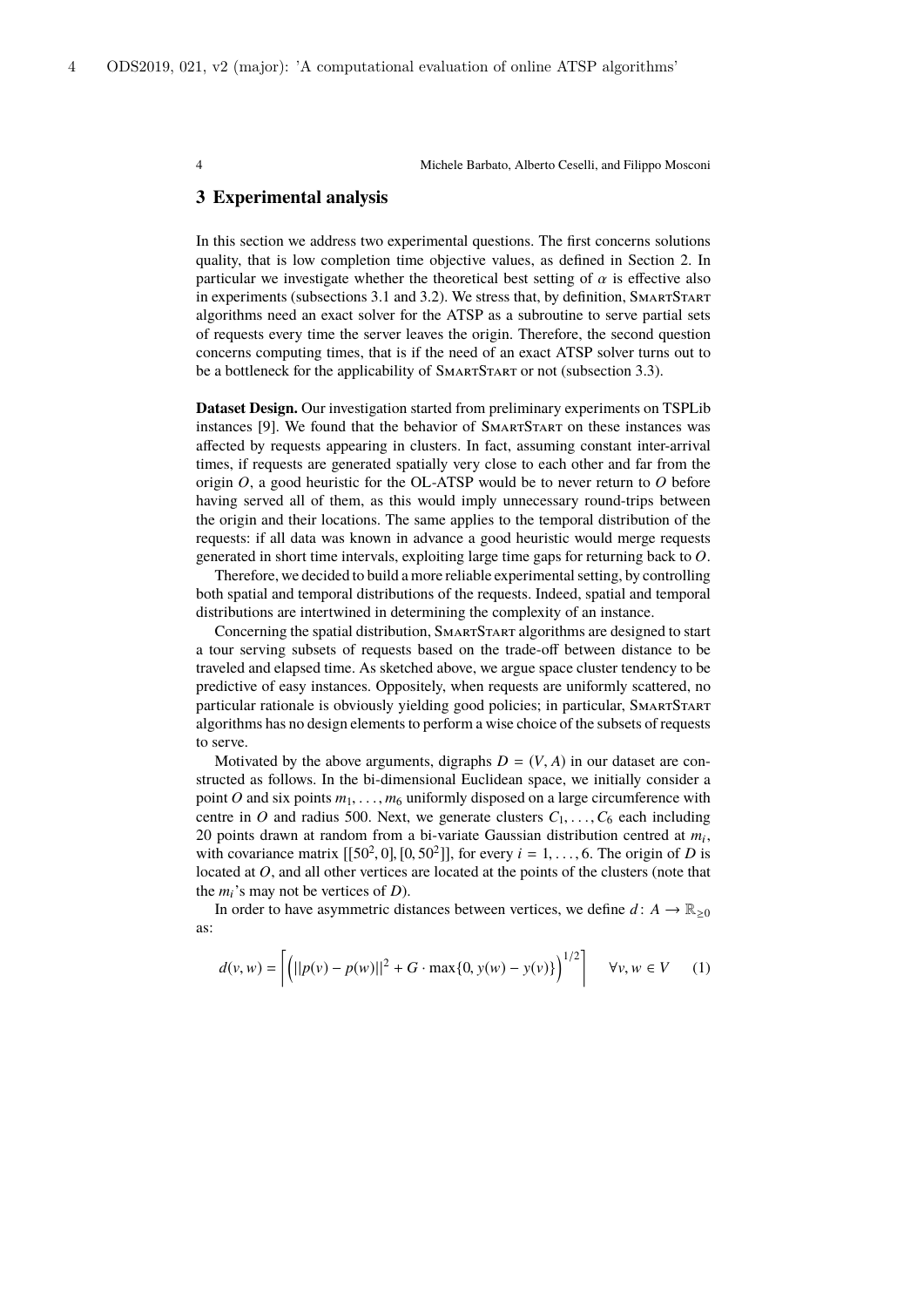A computational evaluation of online ATSP algorithms 5

where for every  $v \in V$ ,  $p(v)$  (resp.  $y(v)$ ) is the Euclidean point (resp. its y-coordinate) where vertex v is located,  $||p - q||$  is the Euclidean distance between points p and q and  $G > 0$  is an *asymmetry parameter*. It is not difficult to show that the arc weight function *d* defined in (1) satisfies the triangular inequality. Moreover, by varying the asymmetry parameter, we can easily control the total amount of *asymmetry degree* of *D* defined in [5] as  $\sup_{v,w \in V} \frac{d(x,y)}{d(y,x)}$  $\frac{d(x,y)}{d(x,x)}$ , which is relevant in the competitive analysis of online algorithms for the OL-ATSP. We remark that, given this setting, *O* is not guaranteed to be the center of the smallest circle containing all the points. On the whole, we created 50 weighted digraphs (*D*, *d*) with *d* having asymmetry parameter  $G = 1$  and 50 additional digraphs with  $G = 10$ .

In the following we assume that the clusters  $C_1, \ldots, C_6$  are disposed in clockwise order around *O* with  $C_i$  being the predecessor of  $C_{i+1}$ , for every  $i = 1, \ldots, 5$ . We consider three types of order in which the requests are generated:  $(i)$  CLUSTER order: 20 requests are generated consecutively in the same cluster, one at each vertex of that cluster. Then the operation repeats on successive clusters by following the cluster order  $C_1$ ,  $C_2$ ,  $C_3$ ,  $C_4$ ,  $C_5$ ,  $C_6$ ; *(ii)* JUMPING order: 20 requests are generated *consecutively in the same cluster*, one at each vertex of that cluster. The operation is iterated following the cluster order  $C_1$ ,  $C_4$ ,  $C_6$ ,  $C_2$ ,  $C_5$ ,  $C_3$ ; *(iii)* RANDOM order: *one request is generated in one vertex of a cluster*, among the vertices where no request has been generated yet. The operation is iterated cyclically following the cluster order *C*1,*C*4,*C*6,*C*2,*C*5,*C*3.

Concerning the temporal distribution we designed three scenarios: (a) Uniform: requests appear at constant time intervals; (b) Dense-first: let *T* be the time at which the last request appears. The first 75% requests are generated uniformly between 0 and time  $T/2$ ; the remaining 25% requests are generated uniformly between time  $T/2$  and *T*. (c) Sparse-first: as in Dense-first case but generating the first 25% requests before time  $T/2$  and the last 75% between  $T/2$  and *T*. In all three temporal distributions above, we let the time of the last generated request be equal to the length of the optimal ATSP solution on the corresponding instance, computed in preprocessing, in such a way that the inter-arrival times are of the same order of magnitude of the traveling time between requests.

For each of the 100 digraphs created as above we combine each spatial order from types *(i)*–*(iii)* with each temporal distributions from types (a)–(c). Hence, overall, our dataset consists of 900 instances.

# **3.1 Effect of** α

We first analyze how the behavior of SMARTSTART algorithm  $\mathcal{A}(\alpha)$  varies according to the choice of the parameter  $\alpha$ . According to Theorem 1, the value of  $\alpha$  yielding the best competitive ratio on generic instances is  $\alpha = \phi \approx 1.6$ . We performed tests with  $\alpha \in \{0.2, 0.4, 0.8, 1.0, 1.4, 1.6\}$  on our dataset.

In Table 1 we provide the average completion times corresponding to several values of  $\alpha$  in our set. In this table the first column corresponds to the three orders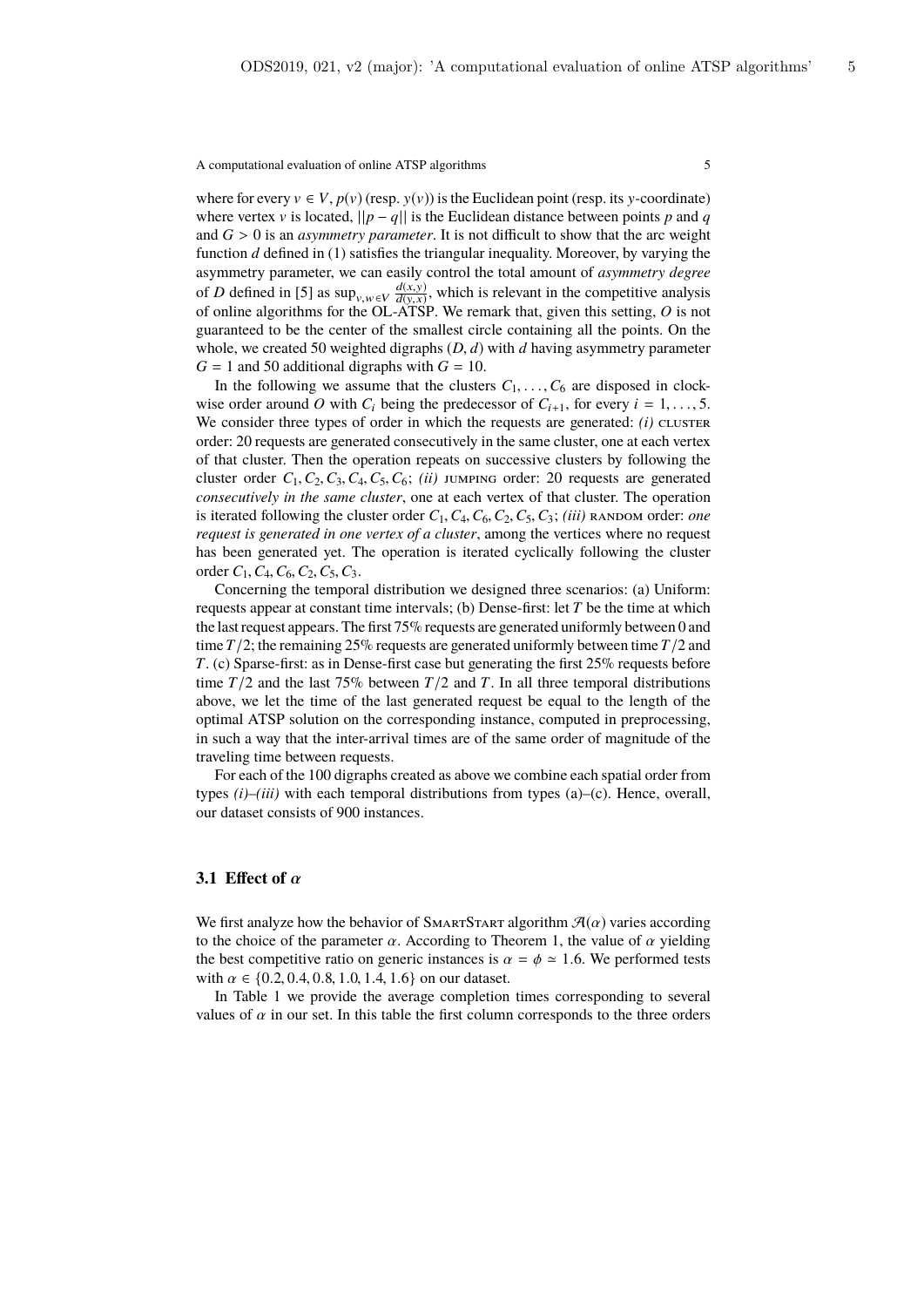| Spatial<br>Distribution | Temporal<br><b>Distribution</b> | $\alpha$          |                   |                            |                   |                                     |          |  |  |
|-------------------------|---------------------------------|-------------------|-------------------|----------------------------|-------------------|-------------------------------------|----------|--|--|
|                         |                                 | 0.2               | 0.4               | 0.8                        |                   | 1.4                                 | 1.6      |  |  |
| C                       | Uniform                         |                   | 11063.22 11027.58 | 11154.02 13883.85 16699.46 |                   |                                     | 18091.09 |  |  |
|                         | Dense-first                     | 10476.31          | 10895.53          | 12760.20                   | 14903.36 16699.46 |                                     | 18091.09 |  |  |
|                         | Sparse-first                    | 11783.40          | 11923.03          | 11854.01 11831.93          |                   | 12696.33 17664.01                   |          |  |  |
| J                       | Uniform                         | 12143.51          | 12303.67          | 12186.78 13999.04 16699.46 |                   |                                     | 18091.09 |  |  |
|                         | Dense-first                     | 11507.02          | 11654.39          |                            |                   | 12862.41 14877.36 16699.46 18091.09 |          |  |  |
|                         | Sparse-first                    |                   | 13102.64 13214.90 | 13096.30 13176.66 14018.01 |                   |                                     | 17782.99 |  |  |
| R                       | Uniform                         | 15175.50          | 15503.38          | 15728.75 14215.77 16699.46 |                   |                                     | 18091.09 |  |  |
|                         | Dense-first                     | 15122.27          | 13193.61          | 15847.49                   | 14990.32          | 16699.46                            | 18091.09 |  |  |
|                         | Sparse-first                    | 14680.25 15928.97 |                   |                            |                   | 14809.05 14336.07 16699.46 18091.09 |          |  |  |

**Table 1** Average completion times for varying values of  $\alpha$ .

of request generation  $(C$  is for the CLUSTER order, J for JUMPING, R for RANDOM); similarly, the second column of Table 1 specifies the temporal distribution followed to generate the instances. The best average completion times of Table 1 are reported in boldface for every combination of spatial and temporal distributions. Table 1 highlights that on seven out of the nine types of instances the best average completion times correspond to  $\alpha \in \{0.2, 0.4\}$ . The other two types of instances are instead optimized in average by the value  $\alpha = 1$  and belong to the random spatial distribution. We report that the theoretically optimal algorithm  $\mathcal{A}(\phi)$  yielded the best completion time only on 1 instance out of the 900 tested instances.1 Oppositely, for about 77% of instances the best  $\alpha$  belongs to {0.2, 0.4, 0.8}. This suggests that our instances are better solved by SMARTSTART algorithms serving small sets of unserved requests, almost immediately after their generation. From these results we conclude that when considering structured OL-ATSP instances, the theoretical analysis of [5] can be imprecise in predicting the value of  $\alpha$  giving the best SMARTSTART algorithm in practice. We mention that a similar result was reported in [2] on the online *symmetric* traveling salesman problem. On the other hand, for less structured instances, our experiments seem to indicate that the theoretically best  $\alpha$  is closer to the best experimental  $\alpha$ .

## **3.2 Lower Bound Comparison**

We now compare the results described in Section 3.1 with a theoretical lower bound for the OL-ATSP. Given an instance of the OL-ATSP, let  $\bar{r}$  be its last generated request. Then a valid lower bound on the optimal completion time is  $τ(τ) + d(ν(τ), O)$ . Indeed, a server at least waits until time  $\tau(\bar{r})$  for the last request to arrive and uses at least  $d(v(\bar{r}), O)$  time units to go from  $v(\bar{r})$  to *O* (visiting  $v(\bar{r})$  is required to serve *r*).

<sup>&</sup>lt;sup>1</sup> The instance has  $G = 1$ , following a cluster ordering of the requests and a sparse-first distribution.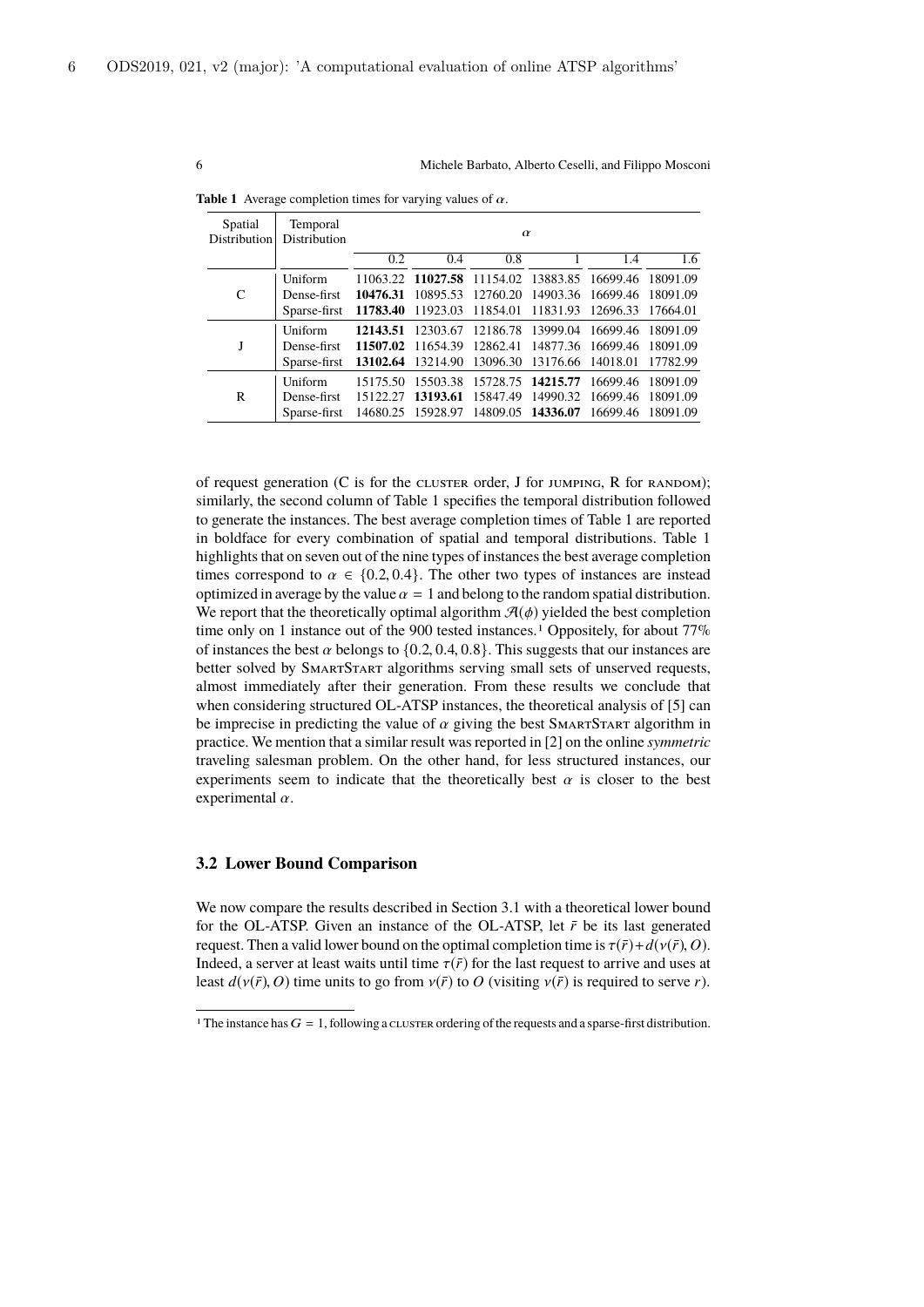A computational evaluation of online ATSP algorithms  $\frac{7}{2}$ 

| Spatial<br>Distribution | Temporal<br>Distribution | L       | A        | $Gap\%$ |
|-------------------------|--------------------------|---------|----------|---------|
| C                       | Uniform                  | 7423.65 | 11027.58 | 48.55   |
|                         | Dense-first              | 7500.01 | 10476.31 | 39.68   |
|                         | Sparse-first             | 7422.70 | 11783.40 | 58.75   |
| J                       | Uniform                  | 7392.34 | 12143.51 | 64.27   |
|                         | Dense-first              | 7468.70 | 11507.02 | 54.07   |
|                         | Sparse-first             | 7391.39 | 13102.64 | 77.27   |
| R                       | Uniform                  | 7392.34 | 14215.77 | 92.30   |
|                         | Dense-first              | 7468.70 | 13193.61 | 76.65   |
|                         | Sparse-first             | 7391.39 | 14336.07 | 93.96   |

Table 2 Comparison of SMARTSTART with a theoretical lower bound.

In Table 2, we compare SmartStart and the theoretical lower bound. Every row of the table represents a fixed instance type, obtained combining a spatial and a temporal distribution, as indicated by the first two columns while column  $\mathcal L$  reports the average lower bounds on instances belonging to a given type. For each instance type, column  $\mathcal A$  reports the average completion time of the SMARTSTART algorithms yielding the best average completion times on that instance type. Note that the values in column  $\mathcal A$  correspond to the boldface values of Table 1. The last column of the table reports the relative gap between the values of column  $\mathcal A$  and column  $\mathcal L$ , computed as  $100 \cdot \frac{\mathcal{A} - \mathcal{L}}{\mathcal{L}}$ .

L On instances with sparse-first temporal distribution or random ordering generation of requests, the best SmartStart algorithm in average yields large relative increasing with respect to the average lower bound. However, on all other instances the best SmartStart algorithm in average yields completion times which are less than 60% greater than the corresponding average lower bound.

We recall that, by results in [5], the worst-case competitive ratio of  $\mathcal{A}(\alpha)$  is  $1 + \phi$ for every  $\alpha > 0$ . Since  $\phi \simeq 1.6$  this results in a worst-case relative increasing with respect to an optimal offline algorithm of roughly 160%, for every SMARTSTART algorithm. Table 2 indicates that, in practice, SmartStart algorithms never attain this worst-case competitive ratio. In fact, this ratio is not reached even by comparing with the average lower bound in place of the optimum.

In Figure 1 we provide a more detailed view of the same experiment. There, the yaxis represents values of completion times; one boxplot summarizes the distribution of solution values for each choice of  $\alpha \in \{0.2, 0.4, 0.8, 1.0, 1.4, 1.6\}$ , as indicated on the *x*-axis. The leftmost (resp. rightmost) boxplot refers to *LB* values (resp.  $(1 + \phi) \cdot LB$  values, that is, the *best* competitive ratio of SMARTSTART). Average values are marked with filled squares. First, we observe that the trend of each quartile reflects that of average values (see Table 1). Second, we notice that  $\mathcal{A}(1.6)$ solution values are in general lower than  $(1+\phi) \cdot LB$ ; in turn, we know the theoretical analysis to be tight, so we expect at least random instances to exist in our dataset on which  $\mathcal{A}(1.6)$  approaches the theoretical worst case  $(1+\phi) \cdot OPT$ : in those instances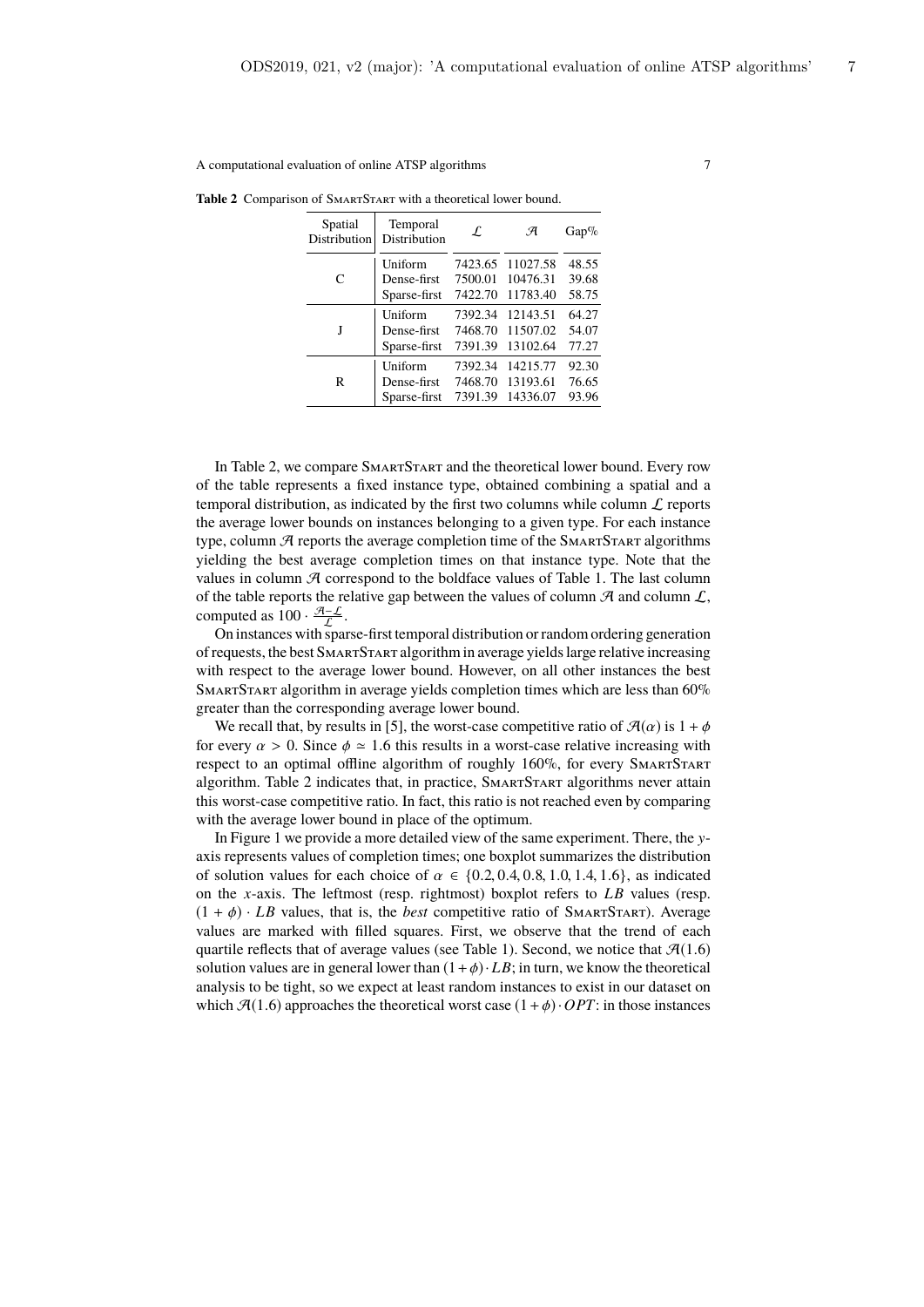

**Fig. 1** Comparison of several SmartStart algorithms and the lower bounds computed on our dataset.

*LB* is approaching *OPT*; at the same time, the dispersion of *LB* values is low. This makes us conjecture that the LB is of good quality in our instances.

# **3.3 Realtime Applicability**

As discussed, SmartStart involves the iterative resolution of ATSPs. While being an **NP**-hard problem, the size of ATSP instances manageable by current state-ofthe-art solvers is matching the size of instances arising from real-world applications. Hence, it is of interest to evaluate the actual applicability of SMARTSTART in realworld OL-ATSPs.

We proceed as follows. For all  $t \geq 0$ , let  $\mathcal{R}_t$  be the set of unserved requests, the last of which appearing at instant *t* and let  $S(\mathcal{R}_t)$  be the time  $\mathcal{A}(\alpha)$  employs to solve the ATSP on  $\mathcal{R}_t \cup \{O\}$ . It never pays off to postpone the resolution of such an ATSP. Then  $\mathcal{A}(\alpha)$  has a *timeout* whenever there exists a new request *r* appearing between *t* and  $t + S(\mathcal{R}_t)$ . That is, in a real system, a new request appears while the algorithm is still evaluating the previous ones. We use the probability of occurrence of a timeout as a measure of applicability of SmartStart in a real-time context.

In fact, the occurrence of a timeout is a random variable  $Y = 1$  if  $T < S$ ,  $Y = 0$ otherwise where in turn *T* is a random variable modeling the time interval between two consecutive requests, and *S* is a random variable modeling the ATSP resolution time using the ATSP solver. In our experiments we decided to map ATSP instances to instances of the symmetric traveling salesman problem by means of a standard Karp reduction [8], subsequently solved with Concorde [6], a state-of-the-art solver for the symmetric traveling salesman problem. We approximate the cumulative distribution function of *S* by its empirical counterpart through numerical simulation, considering all ATSP runs in our experiments (that is 401.925 heterogeneous Concorde single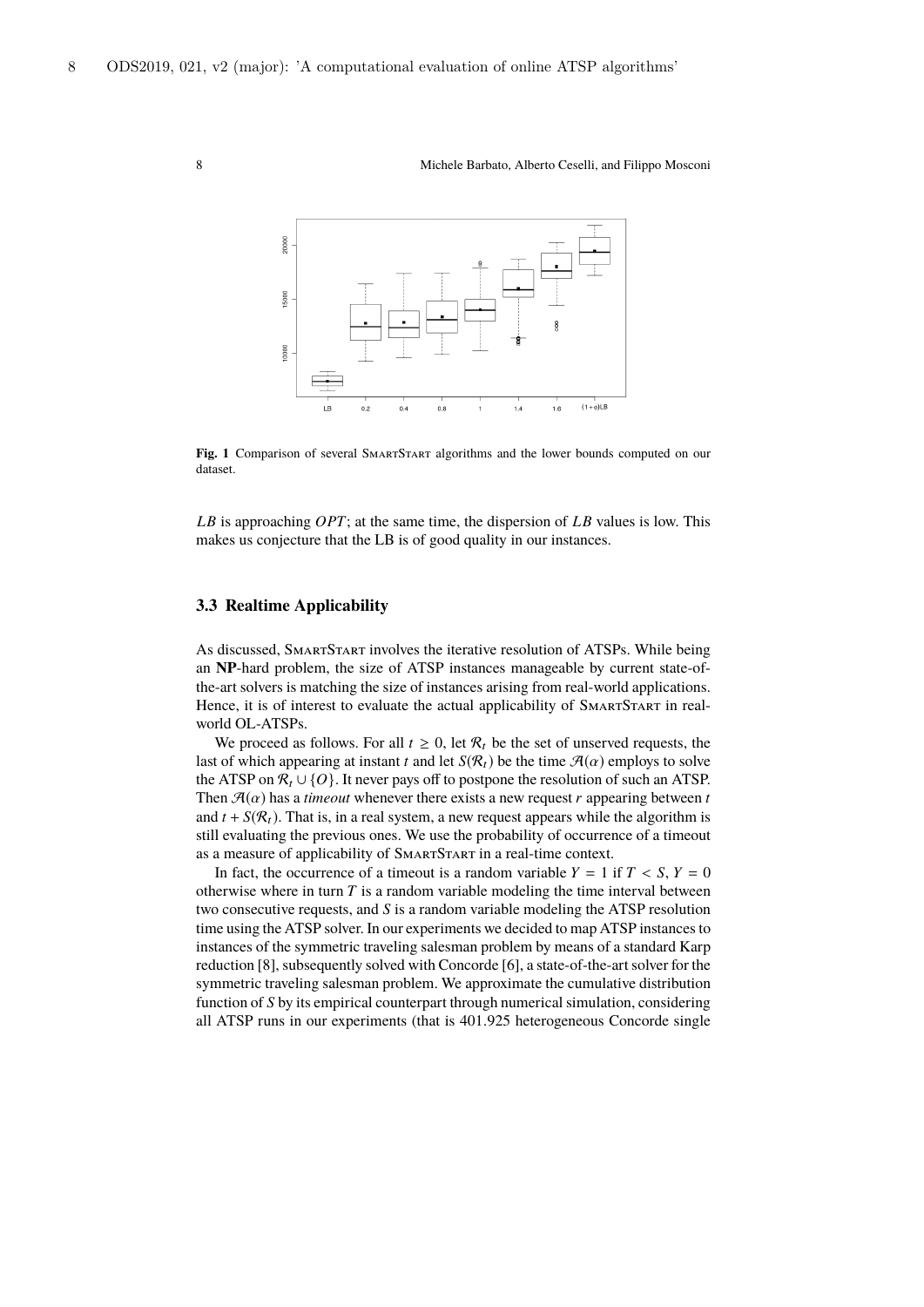#### A computational evaluation of online ATSP algorithms 9



Fig. 2 Distribution of Concorde run times (top) and prob. of SMARTSTART timeouts (bottom).

thread calls on a 4.00GHz Intel(R) Core(TM) i7-6700K and 32GB RAM). In Figure 2 (top) we report such an empirical cumulative distribution function  $F(x)$ , that is estimating the probability that a Concorde run employs at most *x* seconds. For what concerns *T*, instead, we assumed an exponential distribution for the time intervals between two consecutive requests, whose density function is  $q(x) = \lambda e^{-\lambda x}$ , that is a standard modeling of independent inter-arrival times. We finally estimated

$$
\mathbb{E}[Y] = P[Y = 1] = P[S > T] =
$$
  
=  $\int_{x=0}^{+\infty} P[S > T | T = x] P[T = x] dx = \int_{x=0}^{+\infty} P[S > x | T = x] P[T = x] dx$ 

by numerically computing  $\int_{x=0}^{+\infty} (1 - F(x)) \cdot q(x) \cdot dx$ .

That is, we statistically determine the probability of a SMARTSTART timeout in our setting, for varying values  $1/\lambda$  of the average time intervals between consecutive requests. Results are plotted in Figure 2 (bottom). We deduce that the timeout probability approaches 10% already for average time intervals not smaller than 7 seconds. As a conclusion, SMARTSTART can be considered a viable solution to solve OL-ATSPs whose requests are generated at a high frequency (of the order of  $\simeq$  5